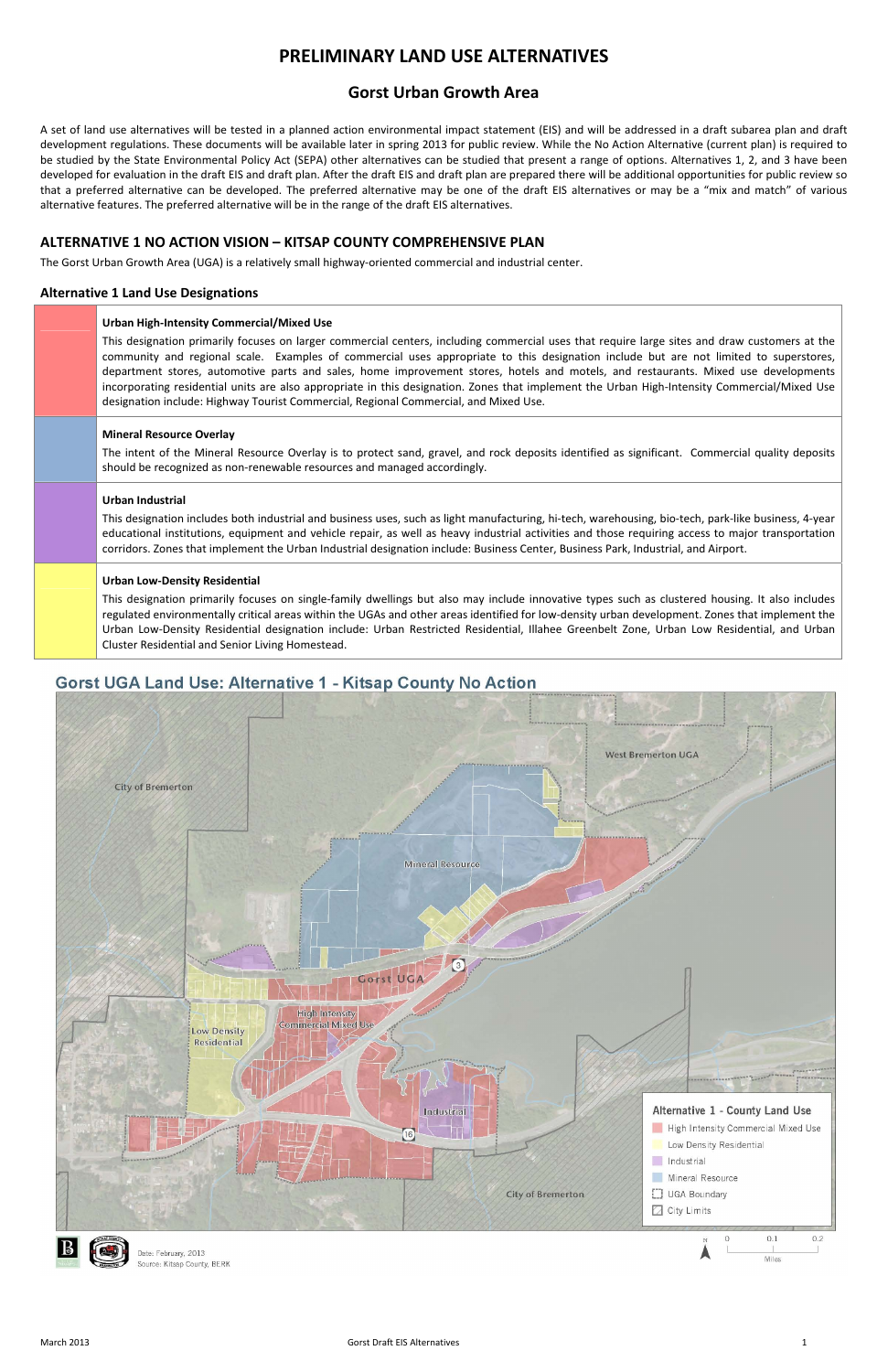### **ALTERNATIVE 2 VISION – GORST IS A WELL‐DESIGNED REGIONAL COMMERCIAL CENTER**

Gorst is a regional commercial corridor along the waterfront providing locations for the Bremerton community and Kitsap County residents to shop for major purchases such as autos, home furnishings, and other goods and services. Gateway treatments, boulevard style streetscape improvements, and access improvements invite the community to Gorst and allow convenient travel to regional businesses. Shoreline public access is emphasized along Sinclair Inlet and portions of Gorst Creek connecting to a regional non-motorized trail network. Along the west and north boundaries of the UGA are low and medium density residential neighborhoods and small scale commercial uses providing daily conveniences. The development pattern includes a range of low‐scale detached and attached residential choices in traditional and clustered development patterns. A comprehensive watershed plan guides development and provides land use, green infrastructure, and habitat best management practices in the UGA and watershed.

#### **Alternative 2 Designations**

#### **Commercial Corridor**

The commercial corridor designation provides locations for high intensity commercial uses serving the entire community while preserving maritime views, forested areas, and buffering impacts to adjacent residential areas. The corridor accommodates access to businesses by automobile while also creating a pedestrian-friendly, transit-supporting corridor. A planned action would not apply waterward of SR 16 and SR 3, along Sinclair Inlet.

#### **Medium Density Residential**

This district promotes a variety of attached and detached low and medium density housing including detached single family, attached single family, cottages, small scale flats, townhomes, and accessory dwelling units. Developments are designed in an environmentally sustainable pattern, such as through clustering, low impact development techniques, energy conservation, and similar methods.

#### **Low Density Residential**

The intent of the low density residential designation is to accommodate single‐family housing by infilling at a range of lot sizes consistent with urban growth patterns. Some attached single‐family housing may be appropriate when responding to sensitive areas or with innovative design. Residential development at higher densities is encouraged at the edge of designated centers.

#### **Open Space/Recreation**

The Open Space/Recreation designation allows for active and passive parks, recreation, and open space facilities. Secondary uses include accessory commercial such as concessions, recreation equipment rental, and other small‐scale facilities that support and enhance public access and recreation.

## **Gorst UGA Land Use: Alternative 2**